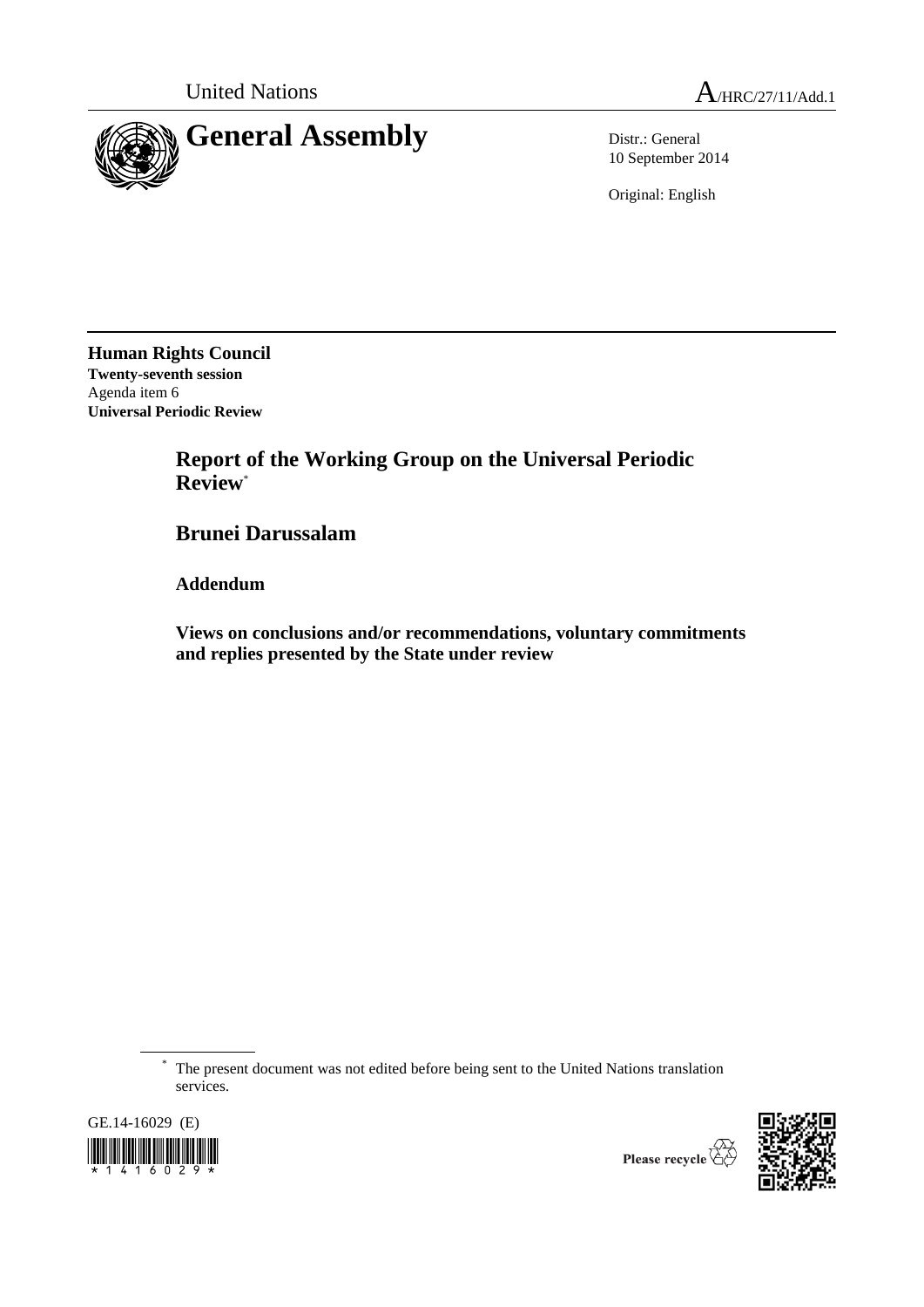1. The Government of Brunei Darussalam has carefully examined the 189 recommendations that it received during the nineteenth session of the Working Group of the Universal Periodic Review of the Human Rights Council. Brunei Darussalam accepts 97 recommendations, including those that have already been put into practice or are being implemented.

2. The partial support to 14 recommendations means that Brunei Darussalam agrees on a part of the recommendation and takes note of the other part, because they may be contrary to the Constitution of Brunei Darussalam; the official religion of Brunei Darussalam; its national legislation; and without prejudice to the generality of the recommendations.

3. Brunei Darussalam does not accept 78 recommendations because they may be contrary to the Constitution of Brunei Darussalam; the official religion of Brunei Darussalam; its national legislation; and without prejudice to the generality of the recommendations. The specific replies are as follows:

| Recommendation | Position                                                                                                                                                                                                                                                                                                                                                                                                                                                                                                                                    |
|----------------|---------------------------------------------------------------------------------------------------------------------------------------------------------------------------------------------------------------------------------------------------------------------------------------------------------------------------------------------------------------------------------------------------------------------------------------------------------------------------------------------------------------------------------------------|
| 113.1.         | <b>Partially Accepted</b><br>Brunei Darussalam remains committed to its international obligations. Brunei<br>Darussalam is already party to the Convention on the Elimination of All Forms of<br>Discrimination against Women (CEDAW); and the Convention on the Rights of<br>the Child (CRC); and is looking to ratify the Convention on the Rights of Persons<br>with Disabilities (CRPD); and the Optional Protocol to the Convention on the<br>Rights of the Child on the involvement of Children in Armed Conflict (OP-CRC-<br>$AC$ ). |
| 113.2.         | <b>Partially Accepted</b><br>See 113.1.                                                                                                                                                                                                                                                                                                                                                                                                                                                                                                     |
| 113.3.         | <b>Not Accepted</b><br>See 113.1.                                                                                                                                                                                                                                                                                                                                                                                                                                                                                                           |
| 113.4.         | <b>Not Accepted</b><br>See 113.1.                                                                                                                                                                                                                                                                                                                                                                                                                                                                                                           |
| 113.5.         | <b>Not Accepted</b><br>See 113.1.                                                                                                                                                                                                                                                                                                                                                                                                                                                                                                           |
| 113.6.         | <b>Not Accepted</b><br>See 113.1.                                                                                                                                                                                                                                                                                                                                                                                                                                                                                                           |
| 113.7.         | <b>Not Accepted</b><br>See 113.1.                                                                                                                                                                                                                                                                                                                                                                                                                                                                                                           |
| 113.8.         | <b>Not Accepted</b><br>See 113.1.                                                                                                                                                                                                                                                                                                                                                                                                                                                                                                           |
| 113.9.         | <b>Not Accepted</b><br>See 113.1. Additionally, current labour legislation sufficiently covers the<br>protection and welfare of migrant workers in Brunei Darussalam.                                                                                                                                                                                                                                                                                                                                                                       |
| 113.10.        | <b>Not Accepted</b><br>See 113.1.                                                                                                                                                                                                                                                                                                                                                                                                                                                                                                           |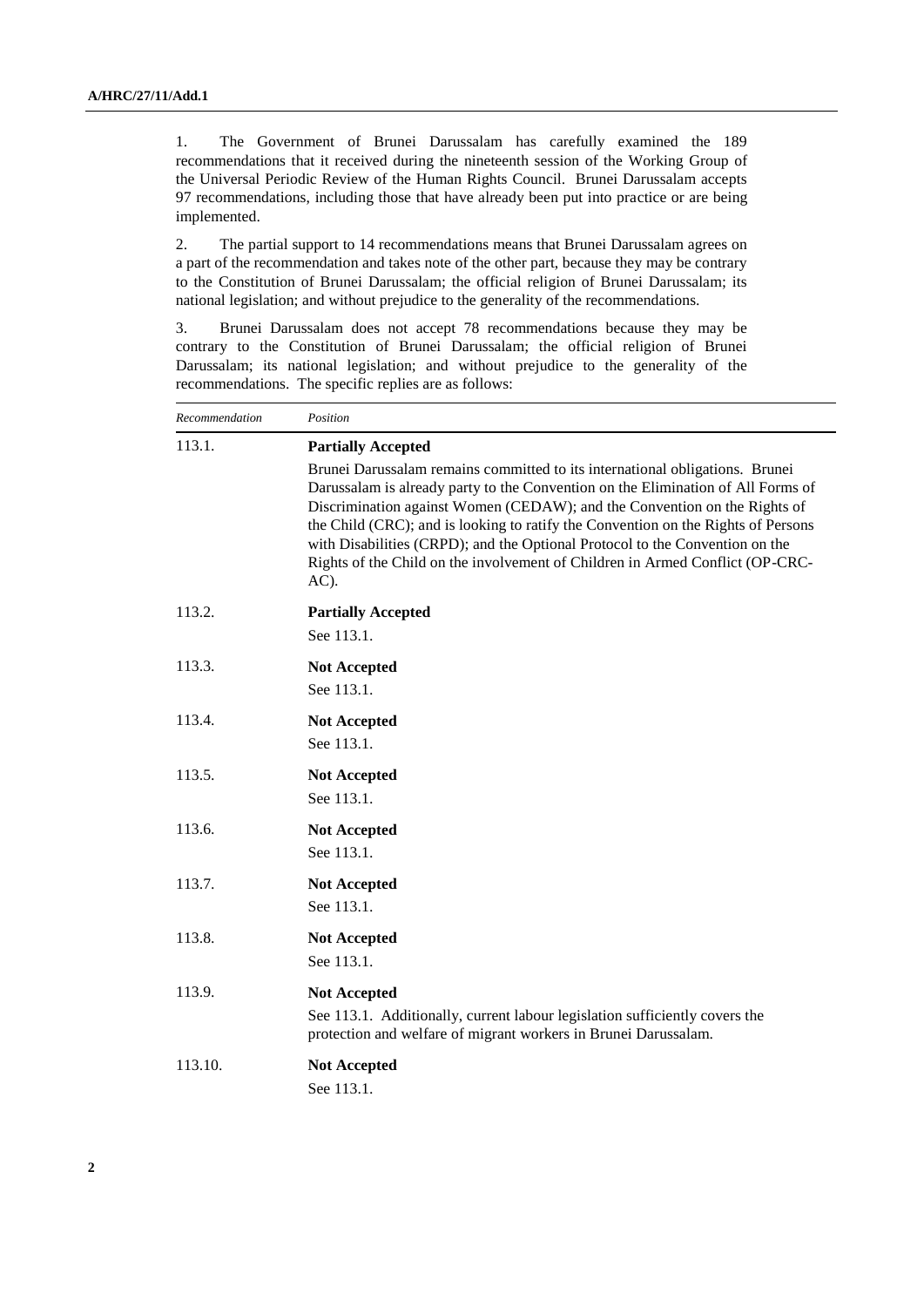| 113.11. | <b>Not Accepted</b><br>See 113.1.                                                                                                                                                                                                                                                                                                                                                                          |
|---------|------------------------------------------------------------------------------------------------------------------------------------------------------------------------------------------------------------------------------------------------------------------------------------------------------------------------------------------------------------------------------------------------------------|
| 113.12. | <b>Not Accepted</b><br>See 113.1. Furthermore, without prejudice to the generality of CEDAW and CRC,<br>Brunei Darussalam wishes to retain its reservations, as well as any other aspects of<br>CEDAW and CRC.                                                                                                                                                                                             |
|         | On CRC, Brunei Darussalam maintains its reservation to Article 14, paragraph 3 of<br>Article 20; and paragraph (b)-(e) of Article 21.                                                                                                                                                                                                                                                                      |
|         | Notwithstanding this, Brunei Darussalam withdrew its reservations on paragraphs<br>1 and 2 of Article 20 relating to the protection of a child without a family, as well<br>as paragraph (a) of Article 21 of the Convention pertaining to the law on adoption.<br>On CEDAW, Brunei Darussalam maintains its reservation on Article 9 (2) of the                                                           |
|         | Convention.                                                                                                                                                                                                                                                                                                                                                                                                |
|         | Procedures are available for children of women citizens married to foreign<br>nationals to be accorded Brunei citizenship through an application process,<br>pursuant to Section 6 of the Brunei Nationality Act. In view that Brunei<br>Darussalam has a policy of single nationality, children of women citizens may<br>either be registered as Brunei nationals or the nationals as that of the father. |
| 113.13. | <b>Not Accepted</b><br>See 113.1.                                                                                                                                                                                                                                                                                                                                                                          |
| 113.14. | <b>Not Accepted</b><br>See 113.1 and 113.12.                                                                                                                                                                                                                                                                                                                                                               |
| 113.15. | <b>Not Accepted</b><br>See 113.1.                                                                                                                                                                                                                                                                                                                                                                          |
| 113.16. | <b>Not Accepted</b><br>See 113.1.                                                                                                                                                                                                                                                                                                                                                                          |
| 113.17. | <b>Not Accepted</b><br>See 113.1.                                                                                                                                                                                                                                                                                                                                                                          |
| 113.18. | <b>Not Accepted</b><br>See 113.1.<br>To date, the death penalty is still maintained in the laws of Brunei Darussalam.<br>Furthermore, its abolition is not required by international law.                                                                                                                                                                                                                  |
| 113.19. | <b>Not Accepted</b><br>See 113.1.                                                                                                                                                                                                                                                                                                                                                                          |
| 113.20. | <b>Not Accepted</b><br>See 113.1.                                                                                                                                                                                                                                                                                                                                                                          |
| 113.21. | <b>Not Accepted</b><br>See 113.1.                                                                                                                                                                                                                                                                                                                                                                          |
| 113.22. | <b>Partially Accepted</b><br>See 113.12.                                                                                                                                                                                                                                                                                                                                                                   |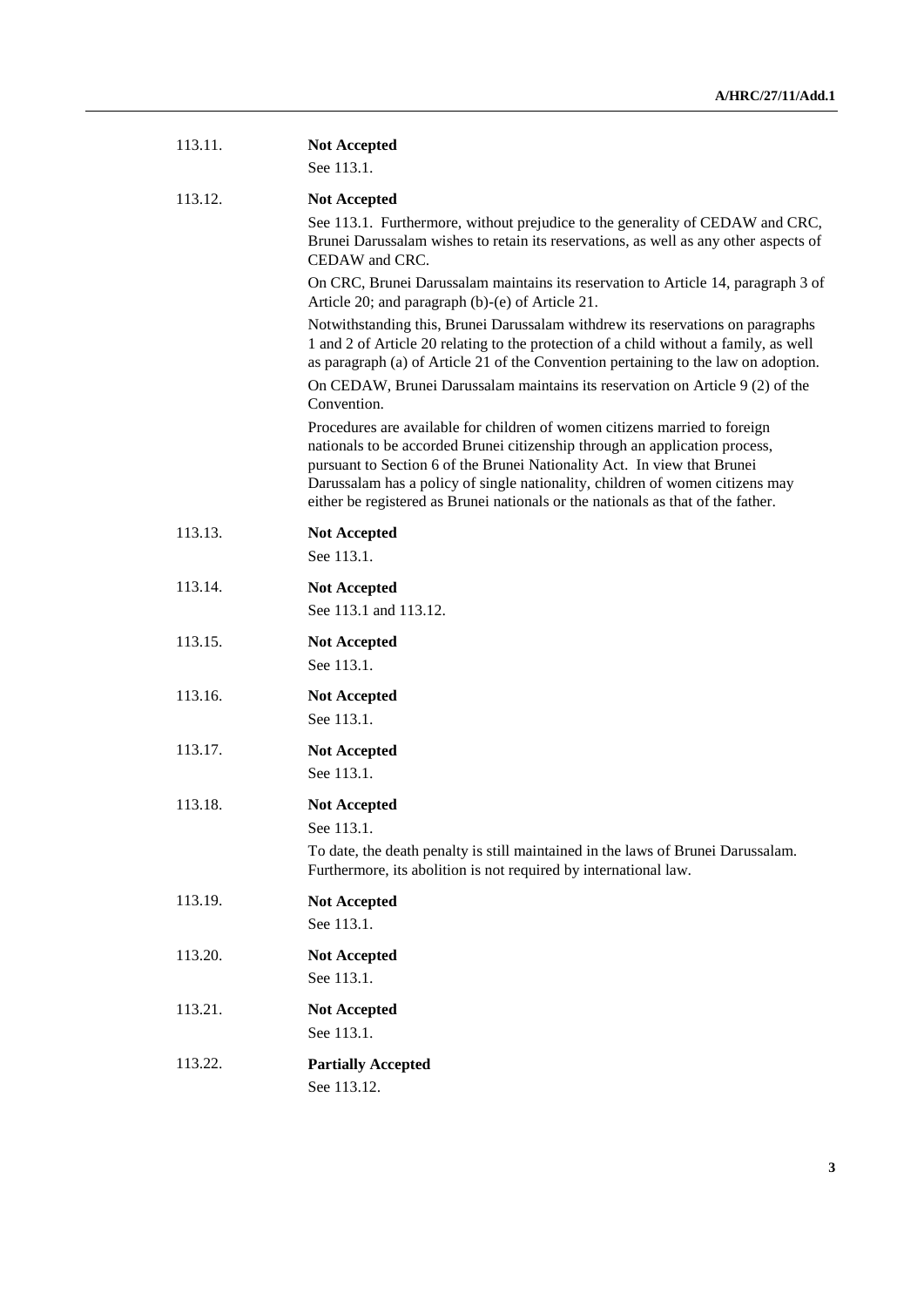| 113.23. | <b>Partially Accepted</b><br>See 113.12.                                                                                                                                                                                                                                                                                                                                                                                                                                                                                                                                                                                                                                            |
|---------|-------------------------------------------------------------------------------------------------------------------------------------------------------------------------------------------------------------------------------------------------------------------------------------------------------------------------------------------------------------------------------------------------------------------------------------------------------------------------------------------------------------------------------------------------------------------------------------------------------------------------------------------------------------------------------------|
| 113.24. | <b>Not Accepted</b><br>See 113.12.                                                                                                                                                                                                                                                                                                                                                                                                                                                                                                                                                                                                                                                  |
| 113.25. | <b>Not Accepted</b><br>See 113.12.                                                                                                                                                                                                                                                                                                                                                                                                                                                                                                                                                                                                                                                  |
| 113.26. | <b>Not Accepted</b><br>See 113.12.                                                                                                                                                                                                                                                                                                                                                                                                                                                                                                                                                                                                                                                  |
| 113.27. | <b>Not Accepted</b><br>See 113.12.                                                                                                                                                                                                                                                                                                                                                                                                                                                                                                                                                                                                                                                  |
| 113.28. | Accepted                                                                                                                                                                                                                                                                                                                                                                                                                                                                                                                                                                                                                                                                            |
| 113.29. | Accepted<br>Brunei Darussalam ratified the CRC on 27 December 1995. Furthermore, Brunei<br>Darussalam submitted its combined second and third periodic reports to the<br>Committee on the Rights of the Child in October 2013.                                                                                                                                                                                                                                                                                                                                                                                                                                                      |
| 113.30. | Accepted                                                                                                                                                                                                                                                                                                                                                                                                                                                                                                                                                                                                                                                                            |
| 113.31. | Accepted                                                                                                                                                                                                                                                                                                                                                                                                                                                                                                                                                                                                                                                                            |
| 113.32. | Accepted                                                                                                                                                                                                                                                                                                                                                                                                                                                                                                                                                                                                                                                                            |
| 113.33. | <b>Not Accepted</b><br>See 113.1.                                                                                                                                                                                                                                                                                                                                                                                                                                                                                                                                                                                                                                                   |
| 113.34. | <b>Not Accepted</b><br>See 113.1.                                                                                                                                                                                                                                                                                                                                                                                                                                                                                                                                                                                                                                                   |
| 113.35. | Not accepted<br>Brunei Darussalam currently has reservations on certain articles of the Protocol.                                                                                                                                                                                                                                                                                                                                                                                                                                                                                                                                                                                   |
| 113.36. | <b>Not Accepted</b><br>Despite not being a party to the 1951 Convention Relating to the Status of<br>Refugees and the 1967 Protocol Relating to the Status of Refugees, Brunei<br>Darussalam supports the fundamental nature of the role of the United Nations High<br>Commissioner for Refugees and its Office to provide international protection<br>including refugees and displaced persons, and the need for the Government to<br>cooperate fully to facilitate the effective exercise of the High Commissioner's<br>Office.                                                                                                                                                   |
| 113.37. | <b>Not Accepted</b>                                                                                                                                                                                                                                                                                                                                                                                                                                                                                                                                                                                                                                                                 |
|         | Brunei Darussalam has ratified two of the eight fundamental International Labour<br>Organization (ILO) Conventions and is continuously reviewing the possibility of<br>ratifying other ILO Conventions with a view to ensuring that Brunei Darussalam's<br>international commitments, current and future, are or will be consistent with<br>national laws, regulations and policies. Current labour legislation as well as<br>enforcement practices sufficiently ensures that all migrant workers in Brunei<br>Darussalam are protected, provided adequate housing, are employed in conditions<br>that are not harmful to their individual safety as well as have access to dispute |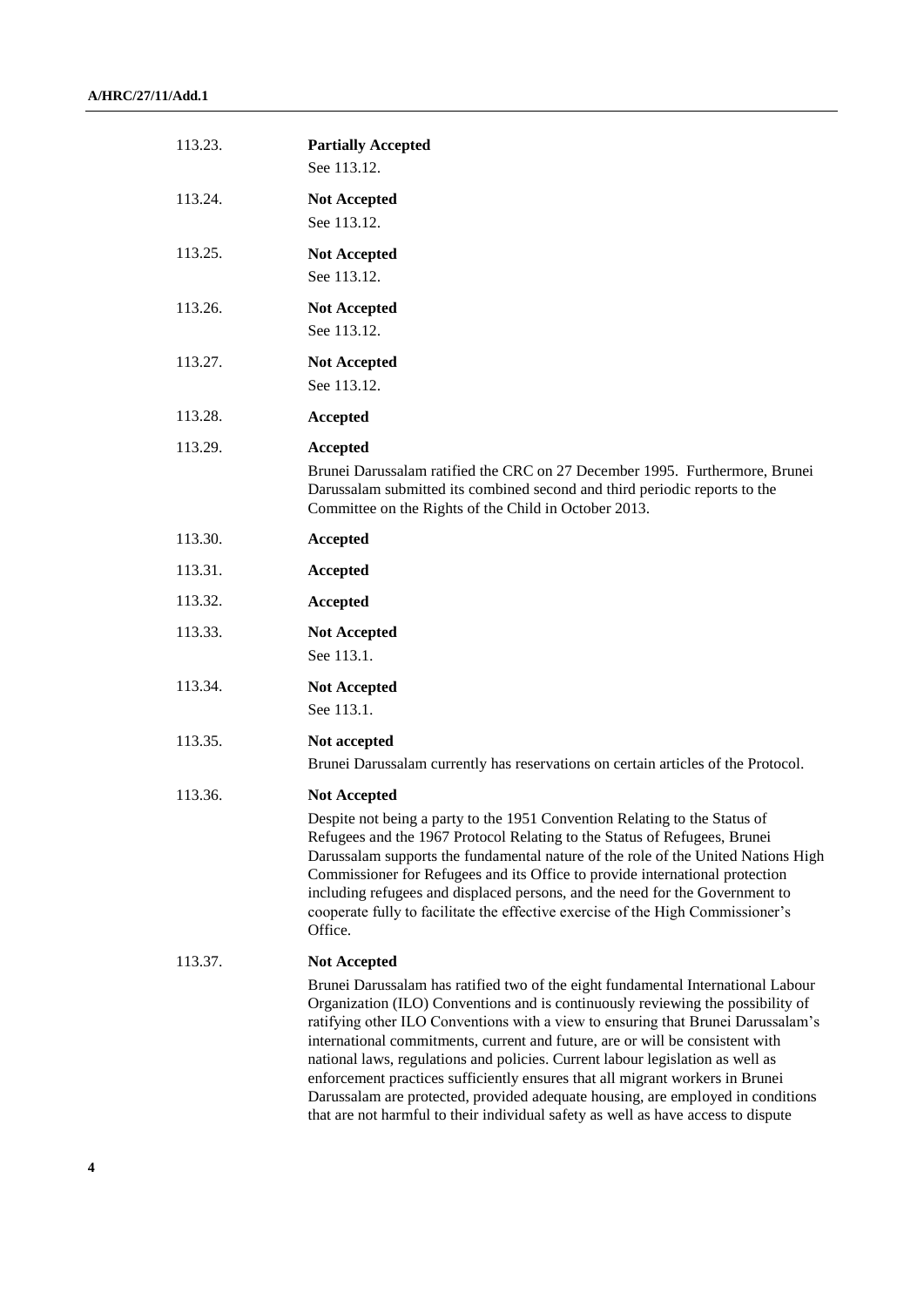settlement mechanisms.

| 113.38. | <b>Not Accepted</b><br>See 113.37.                                                                                                                                                                                                                                                                                                                                                                                                                                                                                                                      |
|---------|---------------------------------------------------------------------------------------------------------------------------------------------------------------------------------------------------------------------------------------------------------------------------------------------------------------------------------------------------------------------------------------------------------------------------------------------------------------------------------------------------------------------------------------------------------|
| 113.39. | Accepted                                                                                                                                                                                                                                                                                                                                                                                                                                                                                                                                                |
| 113.40. | Accepted                                                                                                                                                                                                                                                                                                                                                                                                                                                                                                                                                |
| 113.41. | <b>Not Accepted</b><br>In practice, all educational institutions are not allowed to carry out any corporal<br>punishment. Furthermore, directives have been reviewed to prohibit such actions in<br>schools.                                                                                                                                                                                                                                                                                                                                            |
|         | The Action Team on Child Protection (ATOCP) established under the Children<br>and Young Person's Act oversees cases of child abuse which includes corporal<br>punishment. The Standard Operating Procedure (SOP) on child abuse (which<br>includes corporal punishment) involves many agencies including law enforcement<br>agencies, medical officers and social workers.                                                                                                                                                                              |
|         | Awareness campaigns and Parenting Skills programmes are constantly conducted<br>to educate the public and parents on alternative forms of discipline.                                                                                                                                                                                                                                                                                                                                                                                                   |
| 113.42. | <b>Accepted</b>                                                                                                                                                                                                                                                                                                                                                                                                                                                                                                                                         |
| 113.43. | <b>Not Accepted</b>                                                                                                                                                                                                                                                                                                                                                                                                                                                                                                                                     |
|         | Subject to the provisions of relevant laws including the Sedition Act (Cap 24),<br>Undesirable Publications Act (Cap 25) and the Newspaper Act (Cap 105), an<br>individual may peacefully exercise his/her right to freedom of expression. There is<br>a need to balance freedom of expression with the need to protect people from being<br>defamed. The current provisions of the legislation are sufficient to protect such<br>freedom and maintain public order.                                                                                    |
| 113.44. | <b>Not Accepted</b><br>See 113.43.                                                                                                                                                                                                                                                                                                                                                                                                                                                                                                                      |
| 113.45. | <b>Not Accepted</b><br>See 113.43.                                                                                                                                                                                                                                                                                                                                                                                                                                                                                                                      |
| 113.46. | <b>Not Accepted</b><br>See 113.43.                                                                                                                                                                                                                                                                                                                                                                                                                                                                                                                      |
| 113.47. | <b>Not Accepted</b><br>See 113.43.                                                                                                                                                                                                                                                                                                                                                                                                                                                                                                                      |
| 113.48. | <b>Not Accepted</b><br>See 113.43.<br>Brunei Darussalam highly regards the importance of freedom of religion of its<br>population including those others residing in the country. In accordance with the<br>Constitution, Islam is the official religion and other religious faiths are also<br>practised in peace and harmony.<br>The Syariah Penal Code Order 2013 is necessary to strengthen the current criminal<br>law and the current provisions of the domestic legislation are sufficient to protect<br>such freedom and maintain public order. |
| 113.49. | <b>Not Accepted</b>                                                                                                                                                                                                                                                                                                                                                                                                                                                                                                                                     |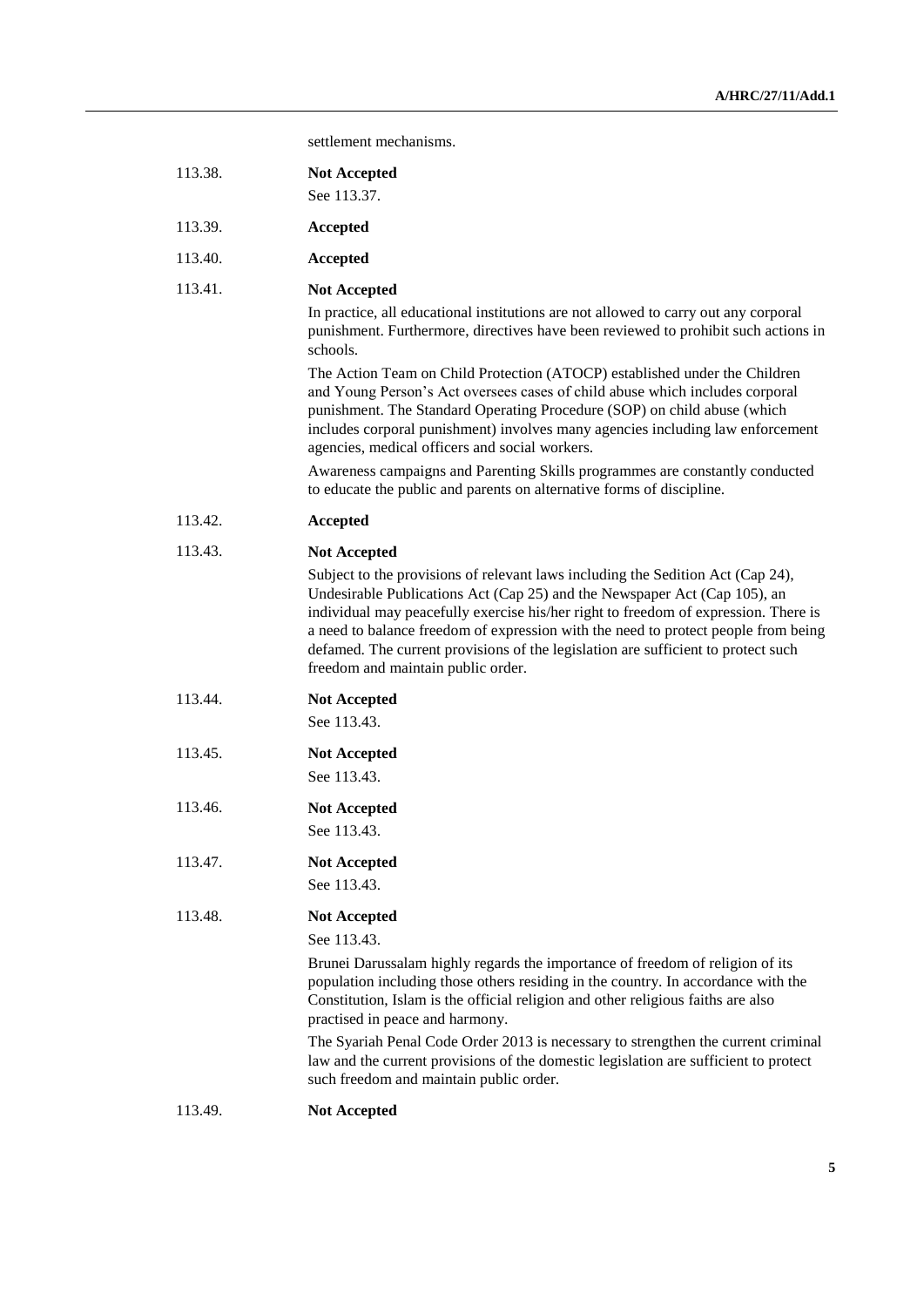| See 113.43. |  |  |  |  |
|-------------|--|--|--|--|
|-------------|--|--|--|--|

Current legislation addresses and governs the right to form trade unions i.e. Trade Union Act (Cap 128). Furthermore, Brunei Darussalam does not restrict the formation of workers' associations whose principal purposes of which are under its constitution the regulation of the relations between workers and employers, or between workers and workers, or between employers and employers within Brunei Darussalam.

The rights to assembly are governed by the Public Order Act (Cap 148). The Act requires any person who wishes to organise a meeting in a public place to obtain permission from the Commissioner of the Royal Brunei Police Force before such meeting can be held. Such requirement is required so as to ensure that the assembly would not prejudice public peace and order.

The rights to association are governed by the Societies Act (Cap 203). The Act regulates associations in Brunei Darussalam and acts as a mechanism necessary to safeguard the peace and harmony of the country.

| 113.50. | <b>Not Accepted</b> |
|---------|---------------------|
|---------|---------------------|

See 113.43.

## 113.51. **Not Accepted**

Current labour legislation as well as enforcement practices sufficiently ensures that all workers, nationals and migrant, in Brunei Darussalam are employed in occupations that are not detrimental to their personal safety and wellbeing. Accordingly, issues of forced labour as well as unionisation are addressed in current legislation.

113.52. **Accepted**

This is already implemented. The Trafficking and Smuggling of Persons Order was enforced in 2004 to criminalise the activities of human trafficking, human smuggling and exploitation of the trafficked persons. The Women and Girls Protection Act (Cap 120) also criminalises the trafficking of women and girls.

113.53. **Partially Accepted**

See 113.12.

## 113.54. **Accepted**

## 113.55. **Not Accepted**

Brunei Darussalam is committed to promoting and protecting human rights in the country. The people of Brunei Darussalam continues to enjoy the provision of a first class education system; quality health services; adequate housing; and subsidies for essential commodities such as water and rice. Brunei Darussalam has also achieved almost all of the targets set forth in the Millennium Development Goals.

Furthermore, the current provisions of domestic legislation are sufficient to protect fundamental freedom and maintain public order.

113.56. **Not Accepted**

See 113.48.

The rights and welfare of women in this country are and have always been protected and taken care of. Brunei Darussalam recognises that gender equality and women's empowerment are crucial for the advancement of women towards national development. Women's rights to education, health, employment, political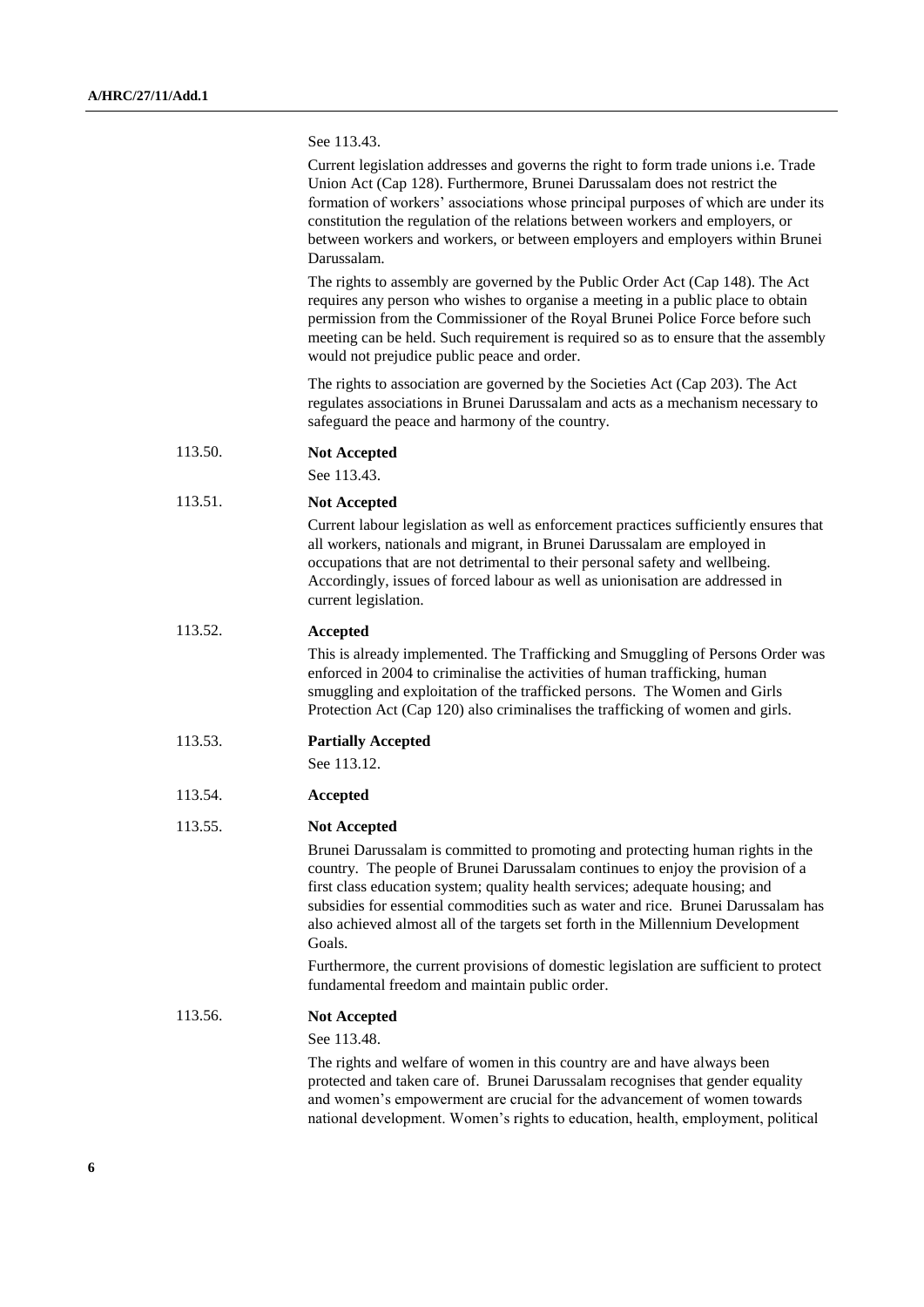and public life as well as participation at the international level are recognised and given importance. There are general and specific laws that address criminal acts against women.

The laws of Brunei Darussalam apply to everyone without any discrimination.

## 113.57. **Not Accepted**

Provisions under the Married Women Act (Cap 190) and the Islamic Family Law Act (Cap 217) protects women against violence in the household. The two laws provide extensive protection for abused family members, through among others, the issuance of protection orders, the award of compensation to the victims, and the power of police officers to make arrest without warrant.

| 113.58. | <b>Not Accepted</b><br>See 113.18 and 113.48.                                                                                                                                                                                                                       |
|---------|---------------------------------------------------------------------------------------------------------------------------------------------------------------------------------------------------------------------------------------------------------------------|
| 113.59. | Accepted                                                                                                                                                                                                                                                            |
| 113.60. | <b>Not Accepted</b><br>See 113.48.                                                                                                                                                                                                                                  |
| 113.61. | <b>Not Accepted</b><br>See 113.18.                                                                                                                                                                                                                                  |
| 113.62  | Accepted                                                                                                                                                                                                                                                            |
| 113.63. | <b>Not Accepted</b><br>See 113.48.                                                                                                                                                                                                                                  |
| 113.64. | <b>Not Accepted</b><br>See 113.18 and 113.48.                                                                                                                                                                                                                       |
| 113.65. | <b>Not Accepted</b><br>See 113.48.                                                                                                                                                                                                                                  |
| 113.66. | <b>Not Accepted</b><br>See 113.18 and 113.48.                                                                                                                                                                                                                       |
| 113.67. | <b>Partially Accepted</b><br>See 113.48.<br>Steps have been taken by the relevant Committee to disseminate relevant<br>information regarding the implementation of the Syariah Penal Code Order 2013 to<br>the general public including foreigners and non-Muslims. |
| 113.68. | <b>Not Accepted</b><br>See 113.48.                                                                                                                                                                                                                                  |
| 113.69. | <b>Not Accepted</b><br>See 113.56.                                                                                                                                                                                                                                  |
| 113.70. | <b>Not Accepted</b><br>See 113.56.                                                                                                                                                                                                                                  |
| 113.71. | <b>Not Accepted</b><br>See 113.56.                                                                                                                                                                                                                                  |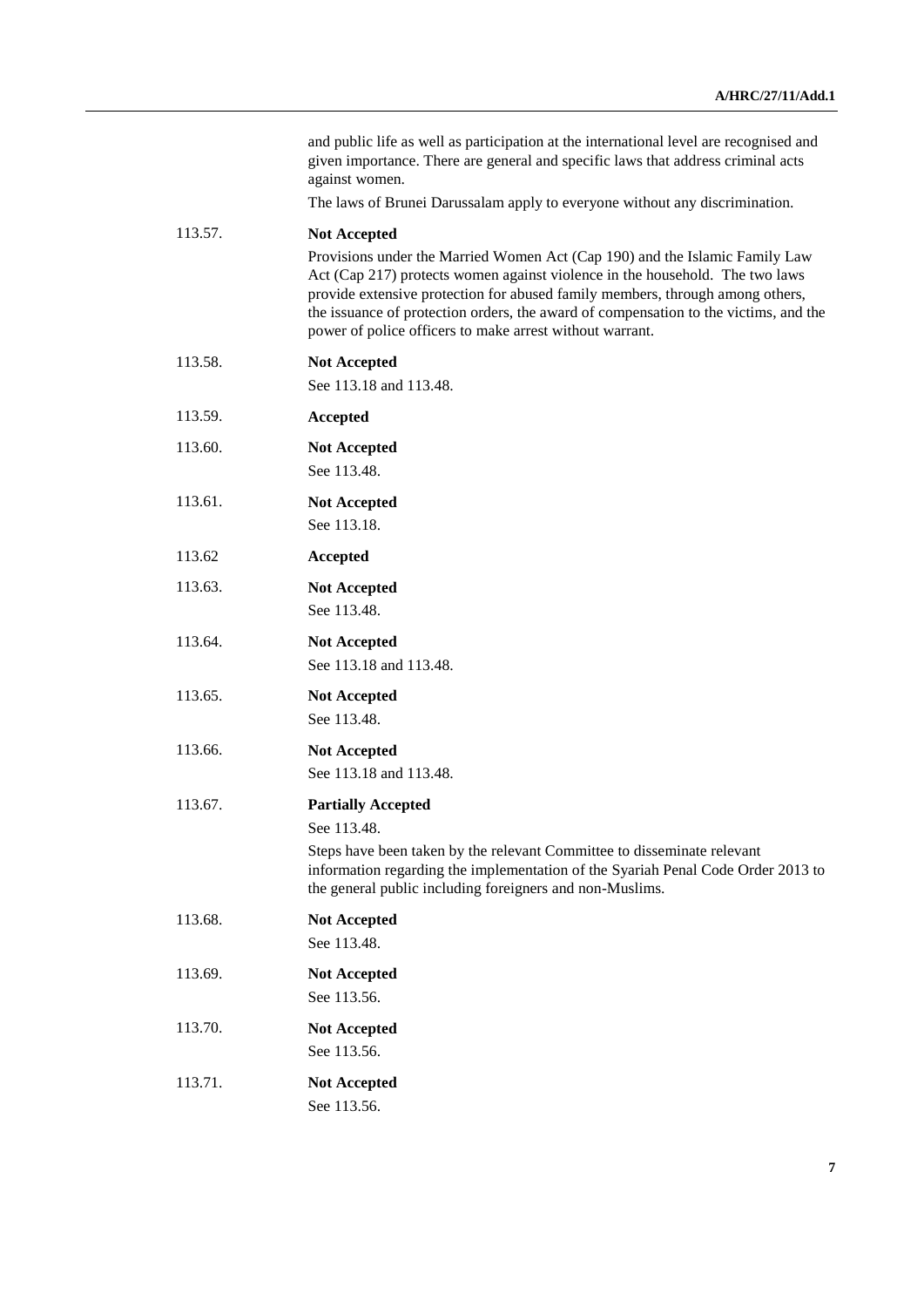| 113.72. | <b>Not Accepted</b><br>See 113.56.                                                                                                                                                                                                                                                                                                                                                                      |
|---------|---------------------------------------------------------------------------------------------------------------------------------------------------------------------------------------------------------------------------------------------------------------------------------------------------------------------------------------------------------------------------------------------------------|
| 113.73. | <b>Not Accepted</b><br>See 113.43.                                                                                                                                                                                                                                                                                                                                                                      |
| 113.74. | <b>Not Accepted</b>                                                                                                                                                                                                                                                                                                                                                                                     |
|         | In practice, cases involving child or young person offenders committing less<br>serious offences are rarely brought to court.                                                                                                                                                                                                                                                                           |
|         | In cases where children or young persons are convicted in court, the court may in<br>appropriate cases, instead of imposing sentence of fine or imprisonment, impose<br>alternative sentences such as discharge them after due admonition, deliver them to<br>their parent or guardian or nearest adult relative, release on probation of good<br>conduct or commit to custody in a place of detention. |
| 113.75. | <b>Not Accepted</b><br>See 113.74.                                                                                                                                                                                                                                                                                                                                                                      |
| 113.76. | <b>Not Accepted</b><br>See 113.74.                                                                                                                                                                                                                                                                                                                                                                      |
| 113.77. | <b>Not Accepted</b><br>See 113.74.                                                                                                                                                                                                                                                                                                                                                                      |
| 113.78. | <b>Not Accepted</b><br>See 113.74.                                                                                                                                                                                                                                                                                                                                                                      |
| 113.79. | Accepted                                                                                                                                                                                                                                                                                                                                                                                                |
| 113.80. | <b>Accepted</b>                                                                                                                                                                                                                                                                                                                                                                                         |
| 113.81. | Accepted                                                                                                                                                                                                                                                                                                                                                                                                |
| 113.82. | Accepted                                                                                                                                                                                                                                                                                                                                                                                                |
| 113.83. | <b>Accepted</b>                                                                                                                                                                                                                                                                                                                                                                                         |
| 113.84. | Accepted                                                                                                                                                                                                                                                                                                                                                                                                |
| 113.85. | <b>Not Accepted</b>                                                                                                                                                                                                                                                                                                                                                                                     |
|         | The existence of an inter-agency consultative mechanism, which works closely<br>with NGOs and civil society, has ensured that human rights in the country are well<br>promoted and protected.                                                                                                                                                                                                           |
|         | At the regional level, the ASEAN Intergovernmental Commission on Human<br>Rights (AICHR), where Brunei Darussalam was involved intensively in its<br>establishment, sets the stage for further understanding the roles and functions of a<br>human rights institution.                                                                                                                                  |
| 113.86. | <b>Not Accepted</b><br>See 113.85.                                                                                                                                                                                                                                                                                                                                                                      |
| 113.87. | <b>Not Accepted</b><br>See 113.85.                                                                                                                                                                                                                                                                                                                                                                      |
| 113.88. | <b>Not Accepted</b>                                                                                                                                                                                                                                                                                                                                                                                     |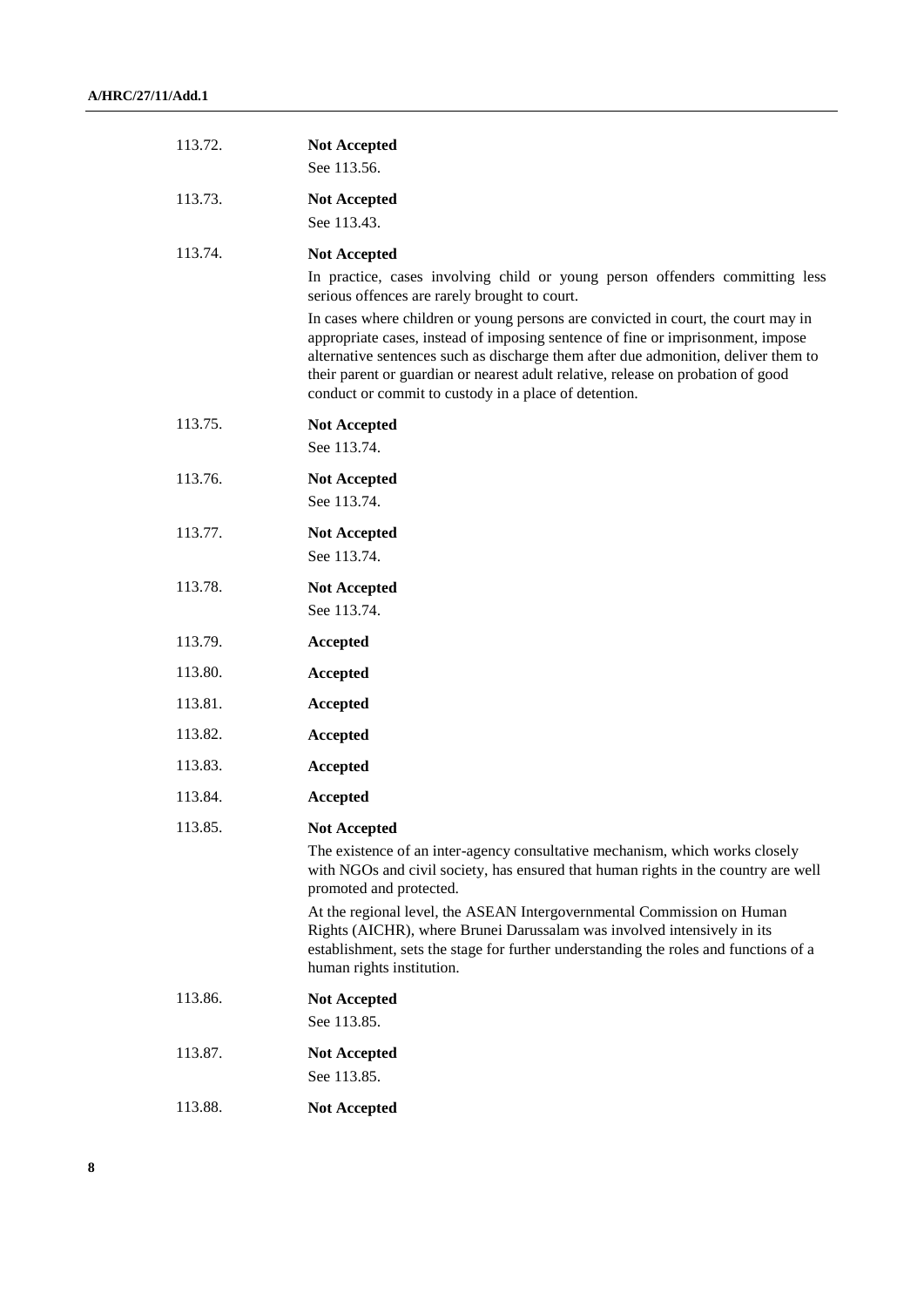| 113.89.  | <b>Not Accepted</b><br>See 113.85.                                                                                                                                                                                                                                                                                                      |
|----------|-----------------------------------------------------------------------------------------------------------------------------------------------------------------------------------------------------------------------------------------------------------------------------------------------------------------------------------------|
| 113.90.  | Accepted                                                                                                                                                                                                                                                                                                                                |
| 113.91.  | <b>Accepted</b>                                                                                                                                                                                                                                                                                                                         |
| 113.92.  | Accepted                                                                                                                                                                                                                                                                                                                                |
| 113.93.  | Accepted                                                                                                                                                                                                                                                                                                                                |
| 113.94.  | <b>Accepted</b>                                                                                                                                                                                                                                                                                                                         |
| 113.95.  | Accepted                                                                                                                                                                                                                                                                                                                                |
| 113.96.  | Accepted                                                                                                                                                                                                                                                                                                                                |
| 113.97.  | <b>Accepted</b>                                                                                                                                                                                                                                                                                                                         |
| 113.98.  | Accepted                                                                                                                                                                                                                                                                                                                                |
| 113.99.  | Accepted                                                                                                                                                                                                                                                                                                                                |
| 113.100. | Accepted                                                                                                                                                                                                                                                                                                                                |
| 113.101. | Accepted                                                                                                                                                                                                                                                                                                                                |
| 113.102. | Accepted                                                                                                                                                                                                                                                                                                                                |
| 113.103. | Accepted                                                                                                                                                                                                                                                                                                                                |
| 113.104. | Accepted                                                                                                                                                                                                                                                                                                                                |
| 113.105. | <b>Partially Accepted</b><br>There is no specific subject or course on human rights taught in any educational<br>institutions. However, the principle values, social and cultural rights are instilled<br>through special topics in subjects such as Civic; Malay Islamic Monarchy; Islamic<br>Religious Knowledge; and Social Studies. |
| 113.106. | <b>Partially Accepted</b><br>See 113.105.                                                                                                                                                                                                                                                                                               |
| 113.107. | <b>Accepted</b>                                                                                                                                                                                                                                                                                                                         |
| 113.108. | Accepted                                                                                                                                                                                                                                                                                                                                |
| 113.109. | <b>Accepted</b>                                                                                                                                                                                                                                                                                                                         |
| 113.110. | Accepted                                                                                                                                                                                                                                                                                                                                |
| 113.111. | Accepted                                                                                                                                                                                                                                                                                                                                |
| 113.112. | Accepted                                                                                                                                                                                                                                                                                                                                |
| 113.113. | Accepted                                                                                                                                                                                                                                                                                                                                |
| 113.114. | Accepted                                                                                                                                                                                                                                                                                                                                |
| 113.115. | Accepted                                                                                                                                                                                                                                                                                                                                |

See 113.85.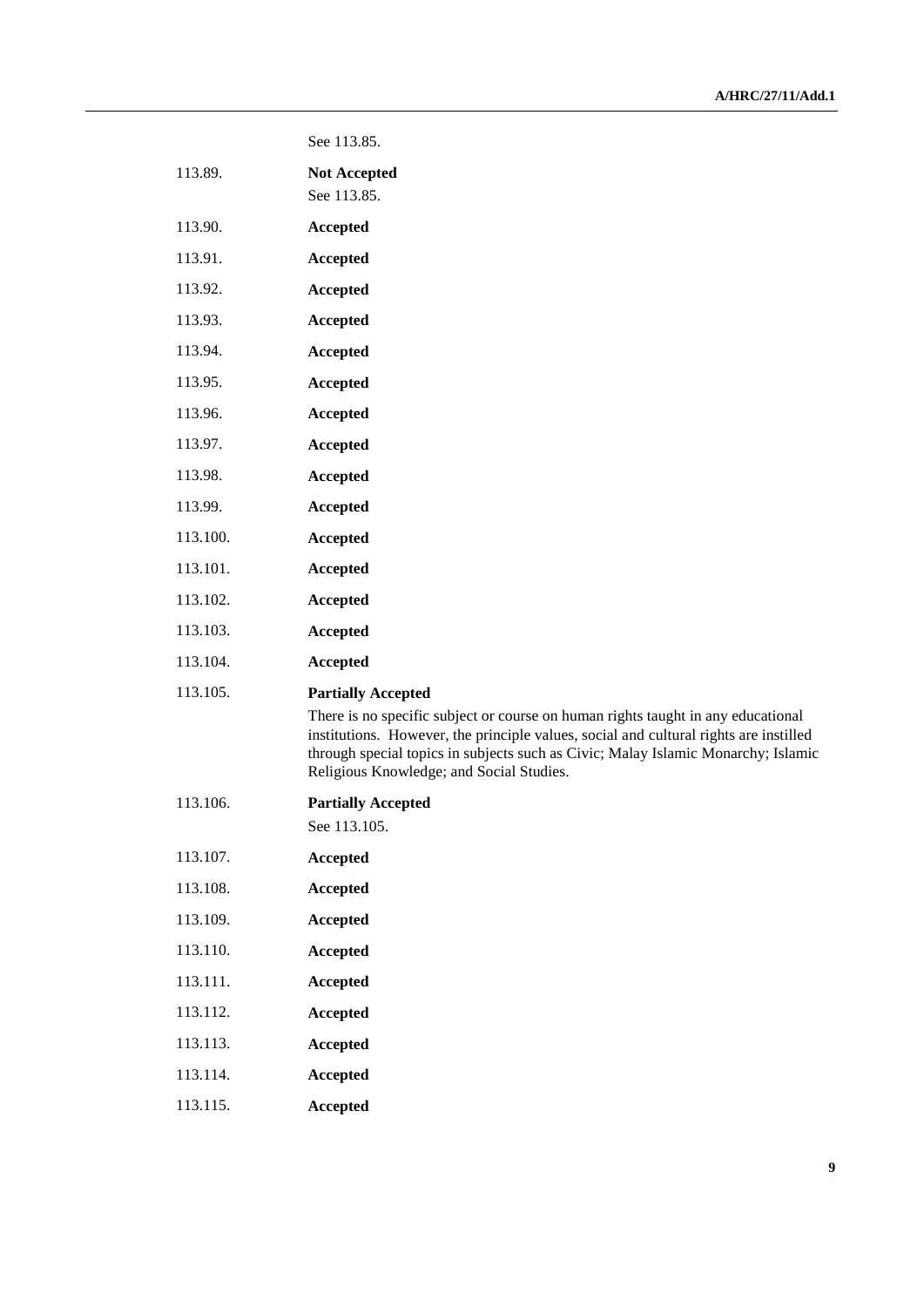| 113.116. | Accepted                                                                                                                                                                                                                                                                                                                                                                                                                |
|----------|-------------------------------------------------------------------------------------------------------------------------------------------------------------------------------------------------------------------------------------------------------------------------------------------------------------------------------------------------------------------------------------------------------------------------|
| 113.117. | <b>Accepted</b>                                                                                                                                                                                                                                                                                                                                                                                                         |
| 113.118. | <b>Partially Accepted</b>                                                                                                                                                                                                                                                                                                                                                                                               |
|          | A request on such initiatives is welcomed. Additionally, Brunei Darussalam<br>submitted its combined second and third periodic reports to the Committee on the<br>Rights of the Child in October 2013.                                                                                                                                                                                                                  |
| 113.119. | <b>Partially Accepted</b><br>See 113.118.                                                                                                                                                                                                                                                                                                                                                                               |
| 113.120. | <b>Partially Accepted</b><br>See 113.118.                                                                                                                                                                                                                                                                                                                                                                               |
| 113.121. | Accepted                                                                                                                                                                                                                                                                                                                                                                                                                |
| 113.122. | Accepted                                                                                                                                                                                                                                                                                                                                                                                                                |
| 113.123. | Accepted                                                                                                                                                                                                                                                                                                                                                                                                                |
| 113.124. | Accepted                                                                                                                                                                                                                                                                                                                                                                                                                |
| 113.125. | <b>Partially Accepted</b><br>See 113.12.                                                                                                                                                                                                                                                                                                                                                                                |
|          | In regards to age of marriage for women, although the minimum age of marriage<br>provided under the relevant laws is below 18 years, the laws lay certain conditions<br>before a marriage can be concluded. These conditions are imposed to ensure that<br>any party, who wishes to marry, including those under the age of 18 years, has<br>been fully qualified and ready in all aspects to enter into marriage life. |
| 113.126. | <b>Not Accepted</b><br>See 113.18.                                                                                                                                                                                                                                                                                                                                                                                      |
| 113.127. | <b>Not Accepted</b><br>See 113.18.                                                                                                                                                                                                                                                                                                                                                                                      |
| 113.128. | <b>Not Accepted</b><br>See 113.18.                                                                                                                                                                                                                                                                                                                                                                                      |
| 113.129. | <b>Not Accepted</b><br>See 113.18.                                                                                                                                                                                                                                                                                                                                                                                      |
| 113.130. | <b>Not Accepted</b><br>See 113.18.                                                                                                                                                                                                                                                                                                                                                                                      |
| 113.131. | <b>Not Accepted</b><br>See 113.18.                                                                                                                                                                                                                                                                                                                                                                                      |
| 113.132. | <b>Not Accepted</b><br>See 113.18.                                                                                                                                                                                                                                                                                                                                                                                      |
| 113.133. | Accepted                                                                                                                                                                                                                                                                                                                                                                                                                |
| 113.134. | Accepted                                                                                                                                                                                                                                                                                                                                                                                                                |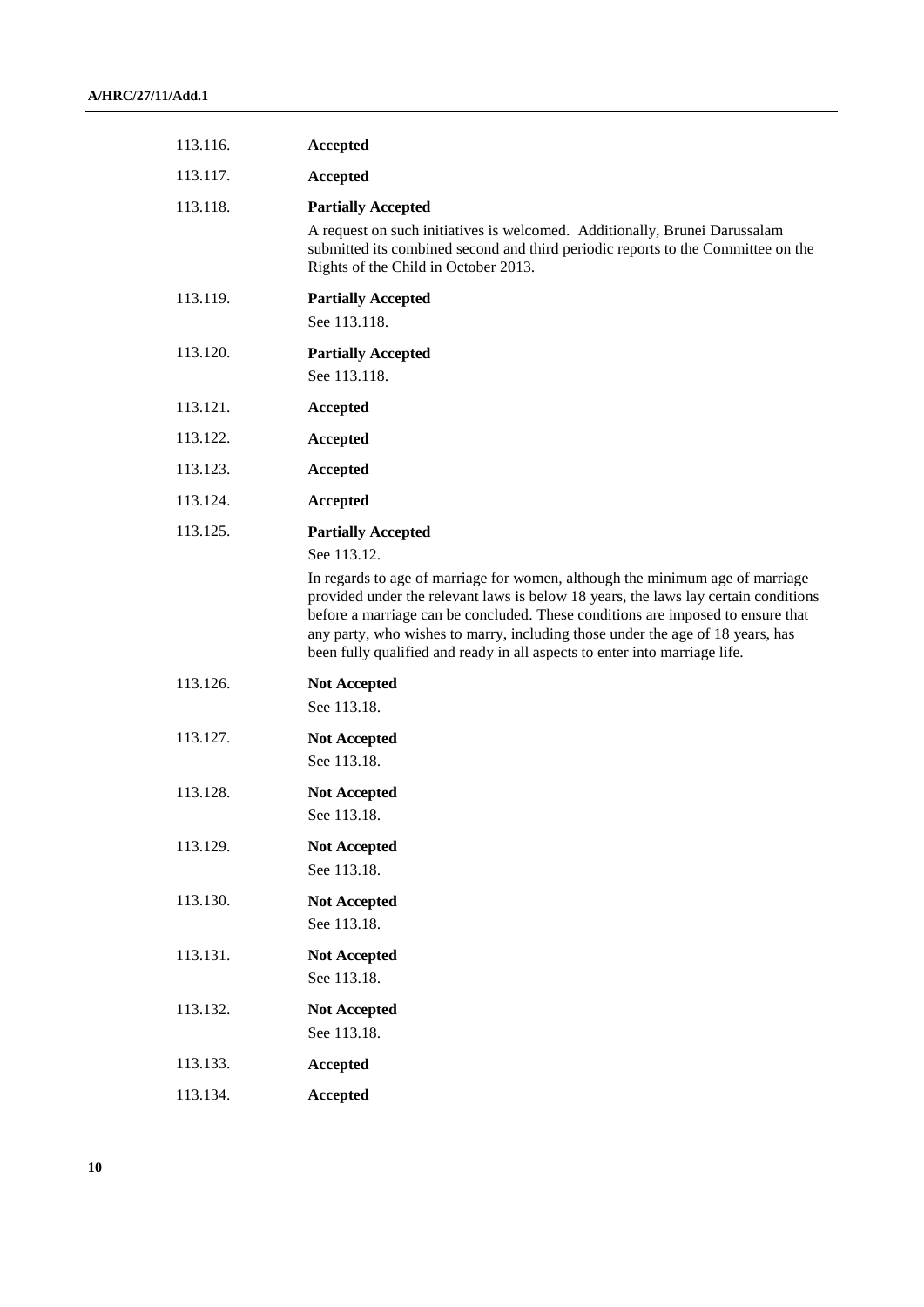| 113.135. | Accepted                                                                                                                                                                                                                                                                                                                                                                                                                                                                                                                |
|----------|-------------------------------------------------------------------------------------------------------------------------------------------------------------------------------------------------------------------------------------------------------------------------------------------------------------------------------------------------------------------------------------------------------------------------------------------------------------------------------------------------------------------------|
| 113.136. | <b>Not Accepted</b><br>See 113.41.                                                                                                                                                                                                                                                                                                                                                                                                                                                                                      |
| 113.137. | <b>Not Accepted</b><br>See 113.41. Children and Young Persons Act (Cap 219) prohibits a child from<br>being sentenced or ordered to be imprisoned for any offence or be committed to<br>prison in default of payment or fine or cost.                                                                                                                                                                                                                                                                                   |
| 113.138. | Accepted                                                                                                                                                                                                                                                                                                                                                                                                                                                                                                                |
| 113.139. | Accepted                                                                                                                                                                                                                                                                                                                                                                                                                                                                                                                |
| 113.140. | Accepted                                                                                                                                                                                                                                                                                                                                                                                                                                                                                                                |
| 131.141. | Accepted                                                                                                                                                                                                                                                                                                                                                                                                                                                                                                                |
| 131.142. | <b>Accepted</b>                                                                                                                                                                                                                                                                                                                                                                                                                                                                                                         |
| 131.143. | Accepted                                                                                                                                                                                                                                                                                                                                                                                                                                                                                                                |
| 131.144. | Accepted                                                                                                                                                                                                                                                                                                                                                                                                                                                                                                                |
| 131.145. | <b>Accepted</b>                                                                                                                                                                                                                                                                                                                                                                                                                                                                                                         |
| 131.146. | Accepted                                                                                                                                                                                                                                                                                                                                                                                                                                                                                                                |
| 131.147. | <b>Accepted</b>                                                                                                                                                                                                                                                                                                                                                                                                                                                                                                         |
| 131.148. | <b>Accepted</b>                                                                                                                                                                                                                                                                                                                                                                                                                                                                                                         |
| 131.149. | Accepted                                                                                                                                                                                                                                                                                                                                                                                                                                                                                                                |
| 131.150. | <b>Not Accepted</b><br>Brunei Darussalam highly regards the importance of freedom of religion of its<br>population including those others residing in the country. In accordance with the<br>Constitution, Islam is the official religion and other religious faiths are also<br>practised in peace and harmony.<br>The importation of religious materials or scriptures regardless of any faiths is not<br>banned in the country. Such items, whenever necessary, may be subjected to<br>certain screening procedures. |
| 131.151. | <b>Not Accepted</b><br>See 113.43.                                                                                                                                                                                                                                                                                                                                                                                                                                                                                      |
| 131.152. | <b>Not Accepted</b><br>See 113.43.                                                                                                                                                                                                                                                                                                                                                                                                                                                                                      |
| 131.153. | Accepted                                                                                                                                                                                                                                                                                                                                                                                                                                                                                                                |
| 131.154. | Accepted                                                                                                                                                                                                                                                                                                                                                                                                                                                                                                                |
| 131.155. | Accepted                                                                                                                                                                                                                                                                                                                                                                                                                                                                                                                |
| 131.156. | Accepted                                                                                                                                                                                                                                                                                                                                                                                                                                                                                                                |
| 131.157. | Accepted                                                                                                                                                                                                                                                                                                                                                                                                                                                                                                                |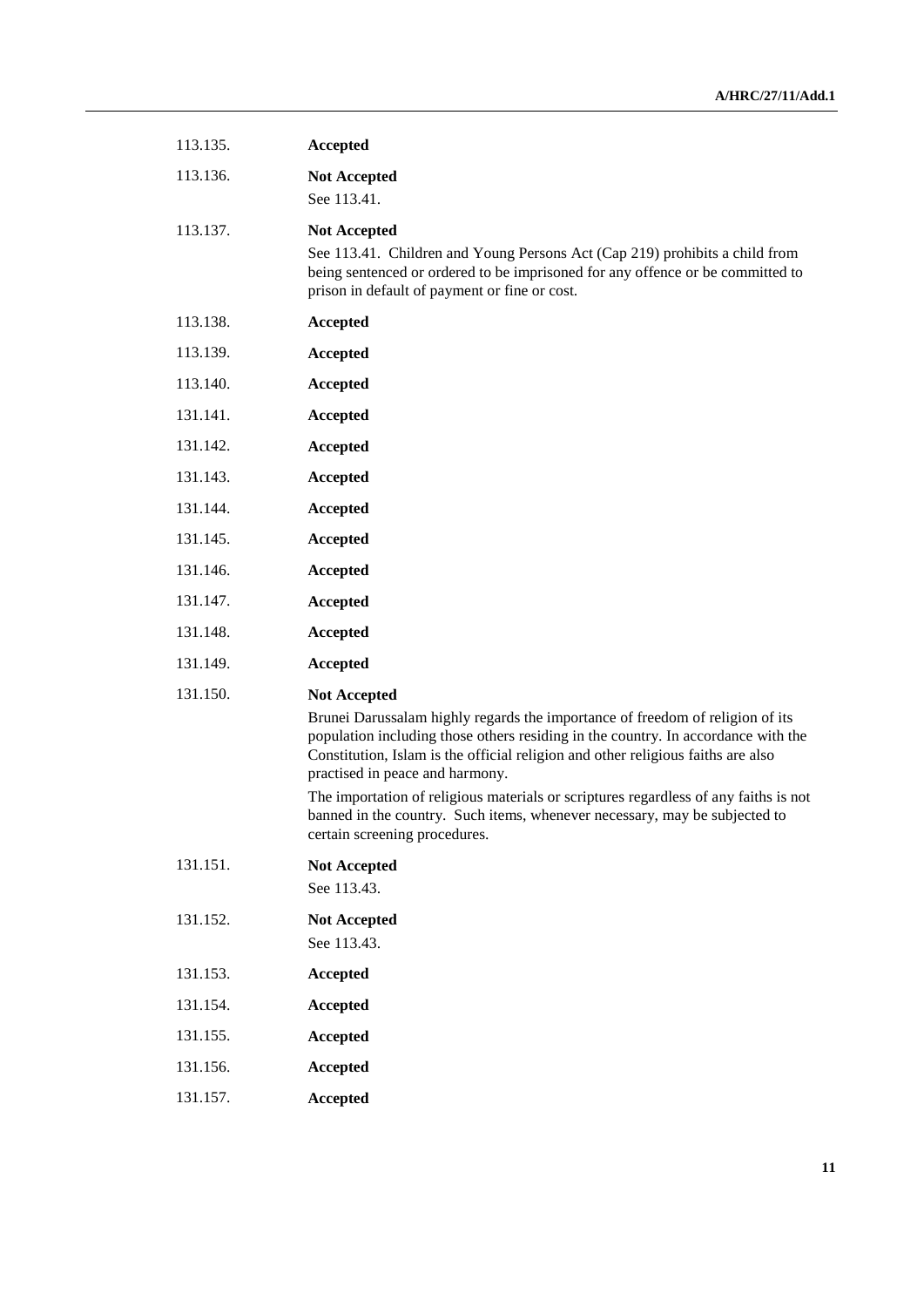| 131.158. | Accepted                                  |
|----------|-------------------------------------------|
| 131.159. | <b>Accepted</b>                           |
| 131.160. | <b>Accepted</b>                           |
| 131.161. | <b>Accepted</b>                           |
| 131.162. | <b>Accepted</b>                           |
| 131.163. | <b>Accepted</b>                           |
| 131.164. | <b>Accepted</b>                           |
| 131.165. | <b>Accepted</b>                           |
| 131.166. | <b>Accepted</b>                           |
| 131.167. | <b>Accepted</b>                           |
| 131.168. | <b>Accepted</b>                           |
| 131.169. | <b>Accepted</b>                           |
| 131.170. | <b>Accepted</b>                           |
| 131.171. | <b>Accepted</b>                           |
| 131.172. | <b>Accepted</b>                           |
| 131.173. | <b>Accepted</b>                           |
| 131.174. | <b>Accepted</b>                           |
| 131.175. | <b>Accepted</b>                           |
| 131.176. | <b>Accepted</b>                           |
| 131.177. | <b>Accepted</b>                           |
| 131.178. | <b>Accepted</b>                           |
| 131.179. | <b>Partially Accepted</b><br>See 113.105. |
| 131.180. | <b>Not Accepted</b><br>See 113.105.       |
| 131.181. | <b>Accepted</b>                           |
| 131.182. | <b>Accepted</b>                           |
| 131.183. | <b>Accepted</b>                           |
| 131.184. | <b>Accepted</b>                           |
| 131.185. | <b>Accepted</b>                           |
| 131.186. | <b>Accepted</b>                           |
| 131.187. | <b>Partially Accepted</b>                 |